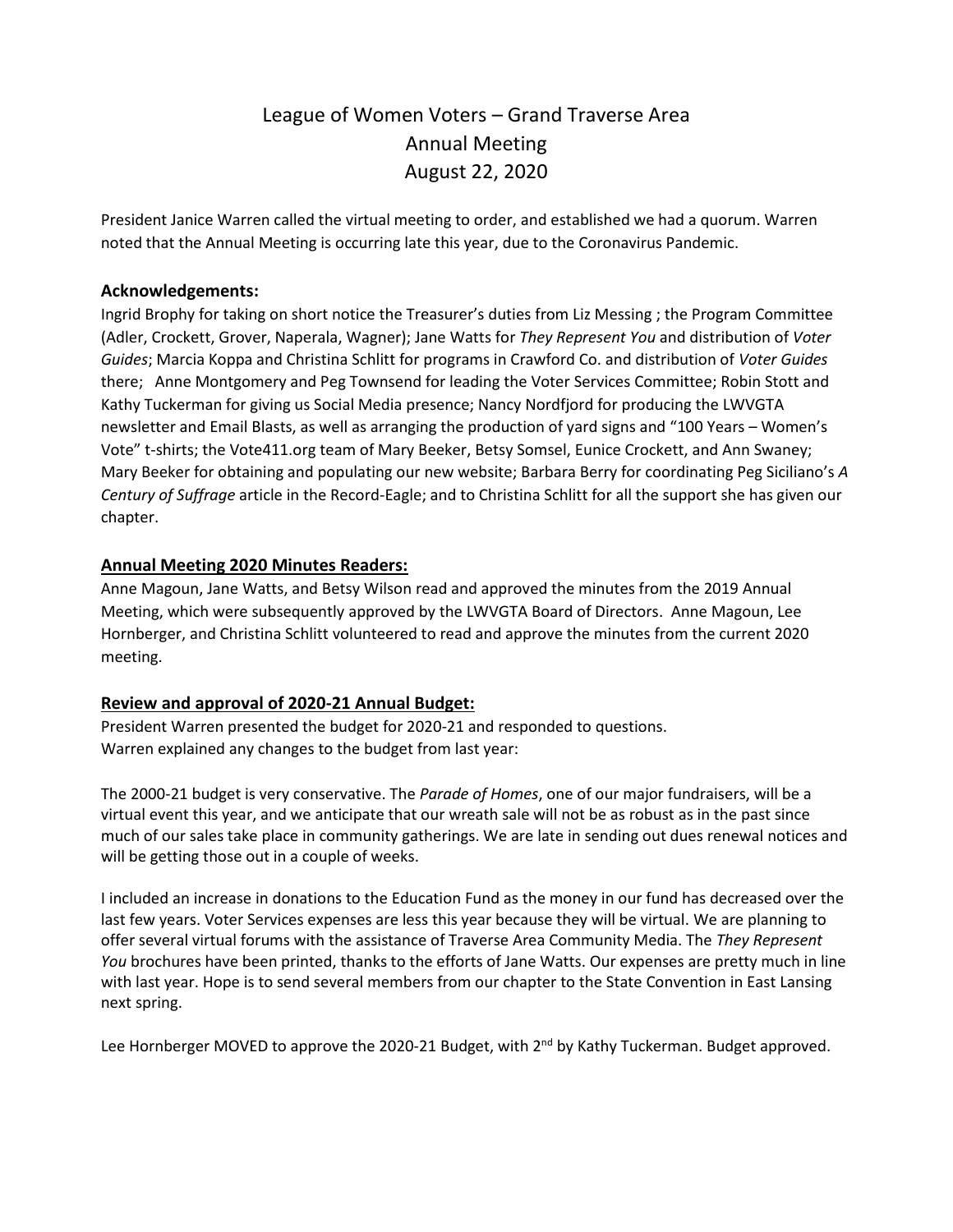## **Approval of Bylaw Revisions**

President Warren thanked Jean Howard for work on these.

- 1. Amending Preamble to the Bylaws. New preamble will read: LWVGTA was organized as a provisional chapter in December 1959 … (new) Crawford County was added as a geographic unit in 2018.
- 2. Amending Article III, Section 2: Types of Membership. To clarify current types of Member categories, by striking Associate Members.
- 3. Amend Article V. Section 5: The Treasurer. Adding "by a neutral party," after the word reviewed and before "at the end of the fiscal year …"
- 4. Amend Article VI. Section 2: Dues (b) & (c). Change from "payable by May 31," to "payable by June 30" of each year. Rest of wording in that section to be deleted. This change to reflect our actual practice.
- 5. Amend Article VI; Section 4. Budget Committee. Insert "At least three (3) to six (6) months" before the annual meeting.

Schlitt explained that under Article III: Types of Membership, Associate Membership was retained at the LWVUS Convention in June, so we will have to add it back in, because the National Bylaws carry through to local leagues. We will also add "Those who are students are defined as individuals enrolled either as full or part-time with an accredited institution." The same with Article II – Purpose and Policies: "The League is fulling committed to ensure compliance – in principle and practice – with LWVUS' Diversity, Equity & Inclusion Policy.

Watt moved to approve amendments, 2<sup>nd</sup> by Berry. No questions. Motion to Approved passed.

# **Election of the League Board of Directors, 2020-22:**

Bonnie Willings MOVED to approve the Slate of Officers and Directors, 2nd by Jean Howard. MOTION approved. Nominating Committee for 2021 will be member Betsy Wilson along with Board Member Jane Watts.

Second Vice-President – Linda Crandall Treasurer – Ingrid Brophy Director & Voter Services Co-Chair – Anne Montgomery Director, with emphasis on programs – Cheryl Naperala Director & Membership Chair – Nancy Nordfjord Director & Voter Services Co-Chair – Peg Townsend

# **Retention of Current Local league Positions**

President Jan Warren reviewed the present positions and said they are listed on the LWVGTA website. We have taken positions in six areas – Advocacy, Education, Natural Resources, County Government, Public Libraries, and School Libraries. Barbara Berry MOVED to retain our current positions, 2<sup>nd</sup> in support by Christina Schlitt. MOTION passed with unanimous approval.

## **Voter Services' Committee Report**

Anne Montgomery –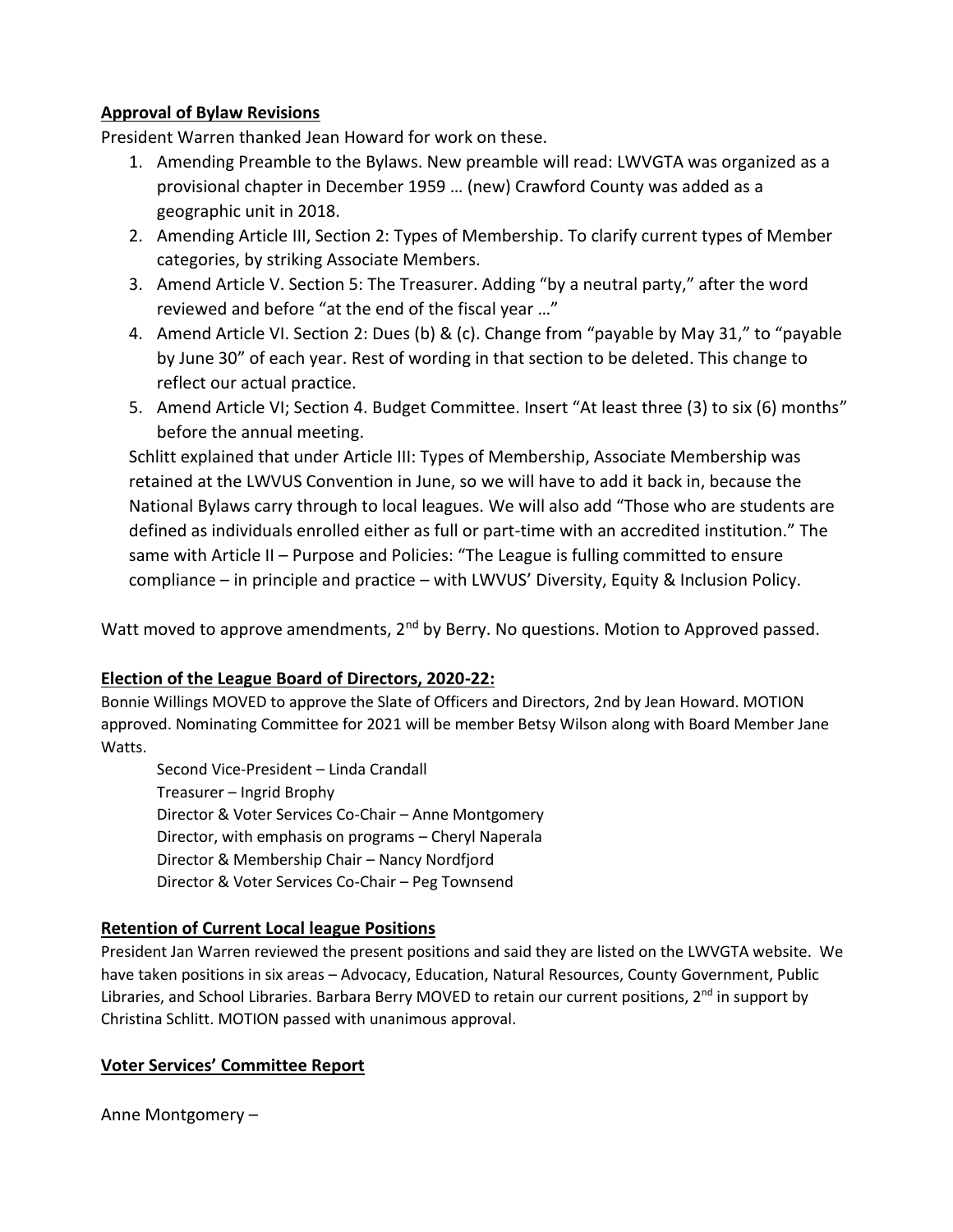Anne Montgomery CoChair Voter Services Committee Report: A VERY BUSY TIME!

Our committee has three focus points: Registration and Absentee Ballot voting, promoting VOTE411.org, and providing Candidate Forum Debates.

Registration and Absentee Ballot applications.

LWVGTA provided information, advice and materials at many locations: Traverse City Health Clinic, The Septic Forum at Hagerty Center, National Voter Registration Day (NVRD) promoted at NMC on campus in 2019 where 75 students were registered and will be offered again September 22, 2020. Because of Covid-19 our activities at local high schools have been curtailed but Betsy Wilson has contacted each school to offer materials which could be distributed by Social Studies classes. Nancy Nordfjord and Cheryl Naperala have concentrated efforts to contact Senior Living Facilities to promote registration/absentee ballot applications. Often Seniors when moving from a home location to a new Senior Living facility have to "change their address" and/or apply to absentee vote. Letters were sent to multiple senior living locations to offer forms and advice.

Election Inspectors: We will promote "Election Inspectors" applications among the college and high school students especially those that have not been able to return to their college campuses either in Michigan or out of state because of the pandemic. The Polling locations are in great need of Election Inspectors to work on Election Day as poll workers or ballot counters.

Nancy Nordfjord took on the project of having yard signs printed which promoted Voting by Mail and Being informed by using VOTE411.org. 100 signs were printed and sold as a fund raiser. It has been very successful.

We have actively promoted on Social Media our programs, information and materials. Our Facebook page has been managed by Robbin Stott and Twitter by Kathy Tuckerman and our Web Page by Mary Beeker.

Crawford County Unit: Our sponsorship of the Crawford County Unit has provided candidate information for the August  $4<sup>th</sup>$  Primary Election and is working currently on updating the data for the November  $3<sup>rd</sup>$ General Election. Marcia Koppa held a virtual candidate FORUM debate for the two candidates for Crawford County Clerk which was well supported.

## Peg Townsend –

Thanks to those who helped in the past.

Scheduling a meeting on August 25<sup>th</sup>, where Peg will explain jobs related to the forums where volunteers are needed to organize and schedule forums, including GT County Commissioner Candidates Forums which will include Districts 1,3,4,5, and 6 as well as the NMC Board of Trustees and TCAPS Candidates Forums.. Peg has sent out invites already to candidates for 1<sup>st</sup> Congressional District; 104<sup>th</sup> Michigan House District; Grand Traverse Co. Sheriff. Still to be invited are GT Co. Commissioners races that are competitive (5 of 7), along with the NMC & TCAPS Boards of Trustees. Once informal invites have been accepted, Peg will start assigning dates for virtual forums. Optimally, she'd like to schedule Forums Sept. 15,16,17, 20, 21, or possibly very early October. A big challenge will be advertising, so people can sign up to receive a link to access them virtually. Peg & crew will be working with Matt Kern from Traverse Area Community Media, who will set up a